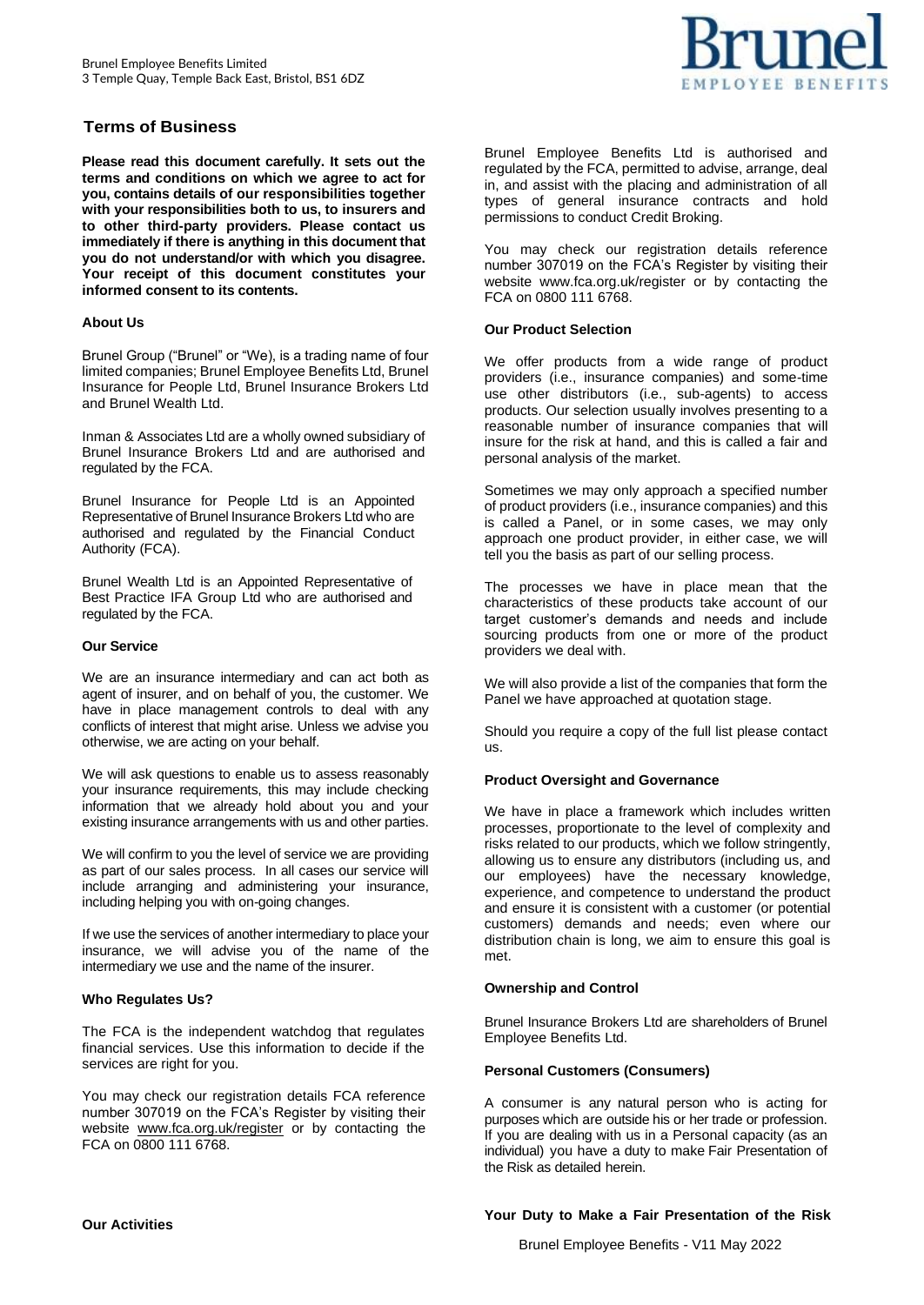### **(Consumers)**

You have a duty to make a fair presentation of the risk to be insured to the insurer.

Your responsibilities also apply to your responses in relation to any assumptions you may agree to in the process of applying for insurance cover.

It is your responsibility to ensure you give us complete and accurate answers to any such questions, not only when you take out your policy, but also when you decide to renew or make any changes during any term of a contract of insurance (this applies to any changes in information relating to any individual named on the policy.)

It is important that you read all insurance documents issued to you and ensure that you are aware of the cover, limits and other terms that apply. You must check all details on your Statement of Facts and pay particular attention to any declaration you may be asked to sign.

You must check all documentation issued to you to ensure the details are correct and the insurance cover provided meets your requirements.

You must comply with the terms and conditions of the insurance policy you purchase including any matters where the insurer makes cover subject to your compliance with conditions or with express or implied warranties.

Failure to comply may entitle the insurer to cancel your insurance contract and/or risks a claim you make not being paid in part or in full.

You must inform us immediately of any changes in circumstances which may affect the services provided by us or the cover provided by your policy.

If you are unsure about any matter, please contact us on 0117 3252224 or email [contactus@bruneleb.co.uk](mailto:contactus@bruneleb.co.uk)

### **Commercial Customers**

A commercial customer is a customer who is not a consumer.

#### **Your duty of disclosure (Commercial Customers)**

You have a duty to make a fair presentation of the risk to be insured to the insurer. This requires the disclosure of any information whichwould influence the judgement of a prudent insurer in deciding whether to accept your insurance, impose special terms, or charge an increased premium.

A proposal form, or any other document relating to the contract of insurance, must be answered fully and accurately. All representations must be substantially correct if relating to matters of fact or made in good faith if they are matters of expectation or belief. Please do consider the questions regarding "any other information" very carefully in the light of the duty of fair presentation. The provision and documentation of this information is your responsibility.

Please be aware that a failure to make a fair presentation of your risk may affectthe payment of your claims, cause additional charges to be made by the insurer, or even invalidate thepolicy.

You are required to disclose what should "reasonably have been revealed by a reasonable search of information available to you". Please note that this includes what is in the knowledge of all senior management within your organisation (senior officers not just directors), and what is known to other organisations.

Information must be disclosed in a way which is reasonably clear and accessible to a prudent insurer.

This duty arises not only at inception of the policy but also at renewal or in the event of any material change in your risk during the period of insurance.

#### **Advised or Non-Advised Sale**

We will confirm in our communications which level of advice we are providing:

**An advised sale** is where we give advice on the merits of buying a specific general insurance contract, explain how this meets your identified demands and needs and recommend its purchase. An advised sales means specific individual advice is given to you as a customer rather than generic advice.

**A non-advised sale** is where we provide sufficient information on a product or service to enable you to make your own informed choice about how you wish to proceed. You decide if a product or service meets your demands and needs. No specific recommendation is made.

You will be provided with a statement of your demands and needs as part of our sales process and you can request a copy at any time during the lifecycle of your insurance arrangement with us.

#### **Quotations**

Brunel responds to your request for quotations for insurances, as detailed within your submission and our communications. Brunel act as agent for you in the sourcing of a suitable policy, placing the insurance and in the event of a claim, but in limited circumstances we will act as agent of an Insurer.

Please ask us if you wish to be advised of these limited circumstances.

Brunel are able to carry out afull market review and will offer quotations to you for providers and products with potential suitability to meet your demands and needs as detailed within our communications, at a competitive cost. A list of insurers is available upon request.

We will make a recommendation and explain to you how this meets your demands and needs.

Brunel does not assume any liability for the completeness

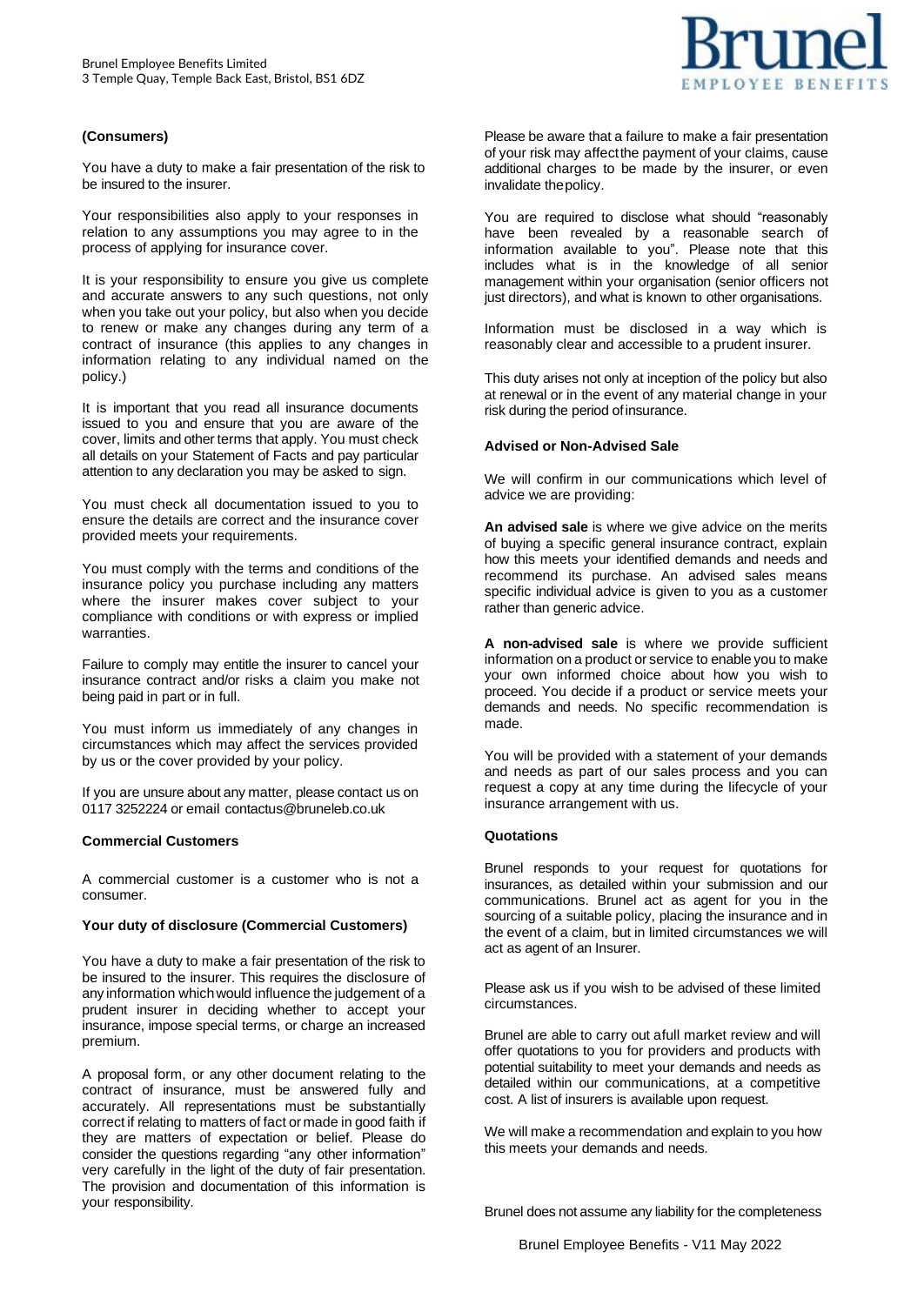of your existing insurance program (if any) or any insurance policies placed by you directly or by another insurance broker/intermediary.

#### **Our Remuneration and Other Income**

Brunel may receive a commission from the Insurer with whom we place your business.

Occasionally due to the nature and complexity of the work we undertake on your behalf, we may charge an additional Broking fee. Any fee of this nature will be notified specifically to you on our quotation.

Some insurers may make additional payments to us reflecting the size and/or profitability of our account with them and/or in respect of work we undertake on their behalf.

Brunel reserves the right to receive a minimum remuneration of £100 Therefore, if commission is less than this, the shortfall difference may be added as a Broking fee. When this happens, any fee of this nature will be notified specifically to you within our quotation.

You are entitled to request at any time, information about the commissions that we may have received in connection with your insurance policy if you want this information please contact us.

#### **Documentation**

You agree to promptly check all documentation supplied to you by Brunel or the Insurers to ensure there are no mistakes or misunderstandings. You will advise your usual Brunel to contact immediately of any errors or anything you believe is not in accordance with your instructions or specifications.

Any reports, letters, or information we provide you with during the term of Brunel's Engagement are not to be disclosed to any third party without our prior written consent. If we provide our consent, we may stipulate terms regarding such provision or require the third party to enter into a direct relationship with us. We disclaim all responsibility and liability for any consequence whatsoever should a third party rely upon any such report, letter, or information without our first having given our written consent that such third party may do so.

#### **Method of Communication**

Whilst you do have a choice in the way we communicate with you, we will principally provide you with information using electronic means (usually this will be e-mail or some other means to enable you to access information electronically). During the process of dealing with us you will be given an option to receive information in this way, meaning if you would like information in a paper format, we will be happy to provide it.

### **Terms of Business Applicable to Affiliates**

You agree to and accept these Terms of Business on your own behalf and on behalf of each of your Affiliates. You will procure that each of your Affiliates will act on the basis that they are a party to and bound by these terms. All references in these terms to "you" (and derivatives of

it) will mean you and each of your Affiliates.

For the purposes of these Terms of Business "Affiliates" means, in relation to a company, its subsidiaries and subsidiary undertakings and any holding company it may have and all other subsidiaries and subsidiary undertakings of any such holding company (as such terms are defined in the Companies Act 2006). As it applies to you, "Affiliate" shall also include your partners, co-venturer's and/or other co-insureds to whom Brunel Employee or any of its Affiliates may assume a responsibility as a consequence of the provision of services.

#### **Instructions**

We will assume that we are entitled to take instructions from any partner, officer (such as director or secretary), committee member, trustee (as appropriate), or senior employee unless you inform us, in writing, that we may not do so**.**

#### **Payment of the Premium**

Please be aware that full or partial non-payment of a premium or default on a direct debit payment may result in the cancellation or lapsing of your policy.

We will provide you with a debit note detailing the amounts due and the terms of payment. Some Insurers include terms of settlement on certain contracts; others require that the premium be paid within certain strict guidelines. Payment is a condition of the policy and must be complied with to ensure that payment schedules are met in full. Failure to meet deadlines can lead to a policy being cancelled and render the contract void.

We have no obligation to fund any premium, taxes or fees (if applicable) on your behalf nor do we have any responsibility for any loss you may suffer as a result of cancellation of insurance cover, or any other prejudicial steps taken as a result of late payment substantially attributable to you. If we decide to retain certain documents whilst awaiting payment, we shall provide details of your insurance cover and any information or documents required by law.

We shall be entitled (but not obliged) without providing notice to you to set off any amounts due to us fromyou, against any amounts which we may receive on your behalf (i.e., claims monies, refunded premiums and other sums).

### **Client and Insurer Money**

Brunel Employee Benefits do not receive or hold any client money, all premiums are paid directly to the insurer, i.e., the firm do not receive any client money via:

- **Cheques**
- Direct Debit or standing order
- BACS payment
- Cash or credit or debit card payment.

Any refund or claims money due is paid by the insurers directly to you, the customer.

### **Insurance Premium Tax (IPT)**

Brunel Employee Benefits - V11 May 2022

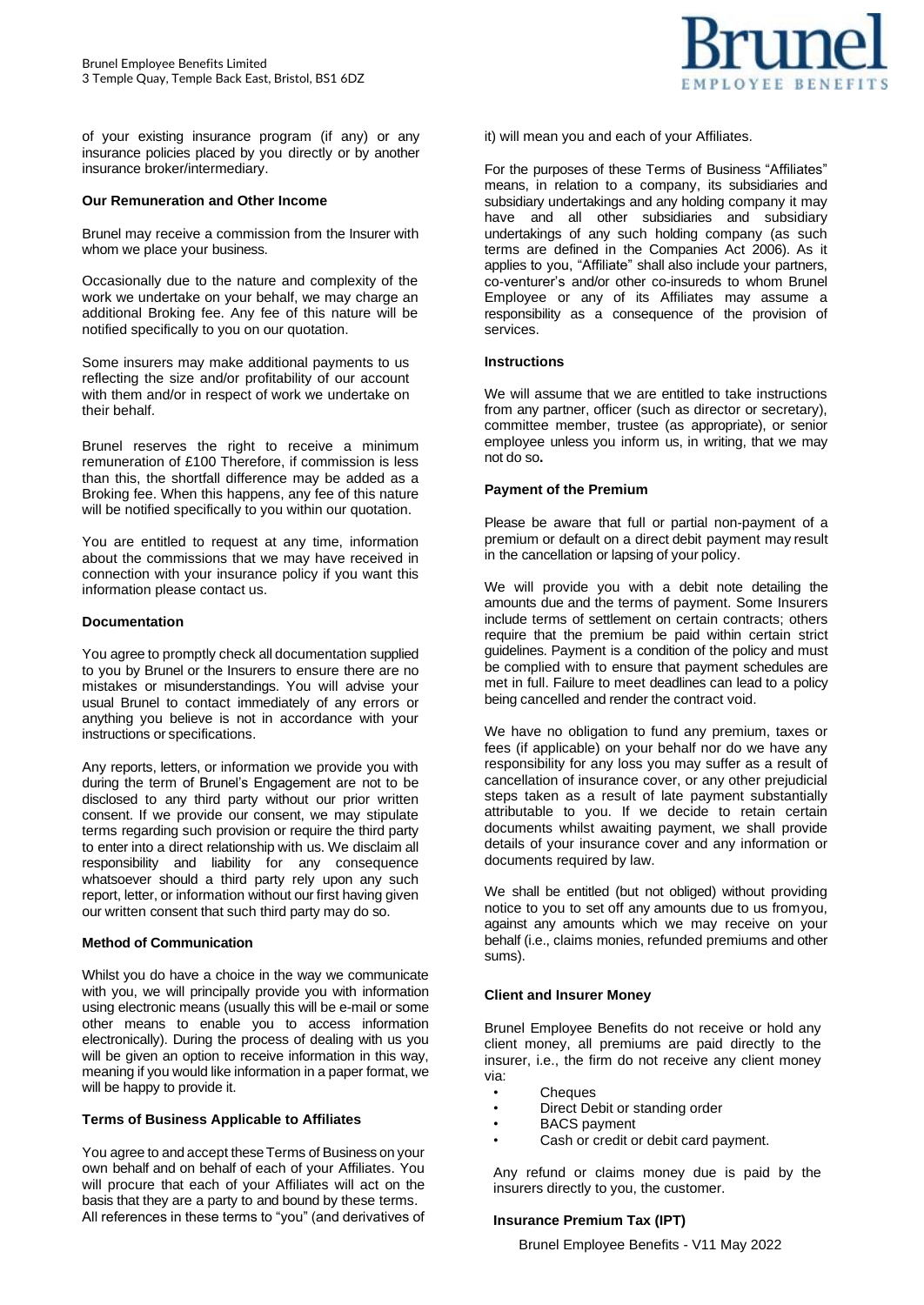

Your premium detailed in the policy will include IPT at the prevailing rate. Should the rate of IPT be amended by the Government, your premium will be amended by the insurer to reflect the change.

### **Our Liability to You**

Brunel shall only be liable to you for any reasonably foreseeable losses, damages, costs or expenses arising directly from breach of contract, breach of duty or fault, negligence or otherwise, in connection with this Engagement. Brunel shall not be liable to you in any circumstances for any special, indirect or consequential loss.

The liability of Brunel whether in contract or in tort, in negligence, for breach of statutory duty or otherwise in respect of any claim or series of claims shall not exceed the lesser of £5,000,000 or the amount, if any, recoverable by Brunel by way of indemnity against the claim or claims in question under professional indemnity insurance taken out by Brunel and in force at the time that the claims or (if earlier) circumstances are reported to the Insurers in question.

In respect of any loss suffered by you, for which Brunel and any other party are (on any basis) liable, the liability of Brunel shall be limited so as to be proportionate to the relative contribution of Brunel to the overall fault giving rise to the loss in question. The preceding three paragraphs shall not apply to any liability arising as a result of fraud or willful default on the part of Brunel nor to any liability which cannot lawfully be excluded or limited, nor to the extent that the exclusion or restrictions of such liability would not be permitted by virtue of the FCA's regulatory requirements.

If the performance of any part of the Engagement by any party is prevented, restricted or delayed by reason of any cause beyond the reasonable control of that party (including (without limitation) fire, flood and other Act of God, industrial action including strike and lock out, riots, war, armed conflict, trade sanctions, contamination, disease, pandemic and epidemic, interruption or failure of a utility service, failure of computer or other machinery, and change in law or regulatory requirements) the party so affected shall, upon giving written notice to the other party or parties, be excused from such performance to the extent of such prevention, restriction or delay, provided that the affected party shall use commercially reasonable endeavours to avoid or remove such causes of nonperformance or to find an alternative manner or means of performance and shall continue performance as soon as reasonably practicable after such causes are removed. Upon such circumstances arising, the parties shall discuss what, if any, modifications of the terms of this Engagement may be required in order to arrive at an equitable solution.

If your proposal form is submitted less than 10 working days from the required inception date of the insurance, Brunel shall have no liability whether in contract or tort, in negligence, for breach of statutory duty or otherwise for not obtaining insurance as per your proposal form.

It is acknowledged that if your proposal form is

submitted less than 10 working days from the required inception date, Brunel may approach a smaller number of insurers than usual and/or only a single insurer, and (if applicable) this will be advised toyou.

Brunel are under no obligation to provide risk management services except as explicitly agreed with Brunel. Where risk management services are agreed Brunel may arrange for these to be provided by other firms on behalf of Brunel or supply the services. Where Brunel supplies or arranges for the provision of risk management services, Brunel shall not be construed as owing any greater duty than the use of reasonable skill and care in accordance with the normal standards of its profession.

You shall look only to Brunel (and not to any of Brunel's personnel) for redress if you consider that there has been any breach of this Engagement. You agree not to pursue any claims in contract, tort, or statute (including negligence) against any of Brunel's personnel as a result of carrying out its obligations under or in connection with this Engagement at any time and whether named expressly in this Engagement or not.

## **Conflict of Interests**

Occasions can arise where we, one of our associated companies, clients, or insurers, may have potential conflict of interest with business being transacted for you. If this happens, and we become aware that a potential conflict exists, we will write to you and obtain your consent before we carry out your instructions and we will detail the steps we will take to ensure fair treatment.

### **Introductions**

We may enter into agreements for the introduction of business to Brunel. The agreements may provide for the remuneration of such introducers.

## **Confidentiality and Security**

We will ensure that any information obtained from you is treated as private and confidential by us. These Terms of Business assume that any information you supply to us on behalf of a third party is done so with their permission.

All information in any form, with the exception of policy documents and certificates issued on behalf of Insurers, supplied by us to you must be treated as strictly private and confidential and not be released directly or indirectly to any other party, without our explicit, written consent.

### **Call Recording**

Your call may be recorded for training or monitoring purposes. We ensure all call recordings are protected in the same way as any other digital or written data in strict accordance with the General Data Protection Regulations (GDPR) and The Data Protection Act (DPA) 2018.

## **Data Protection**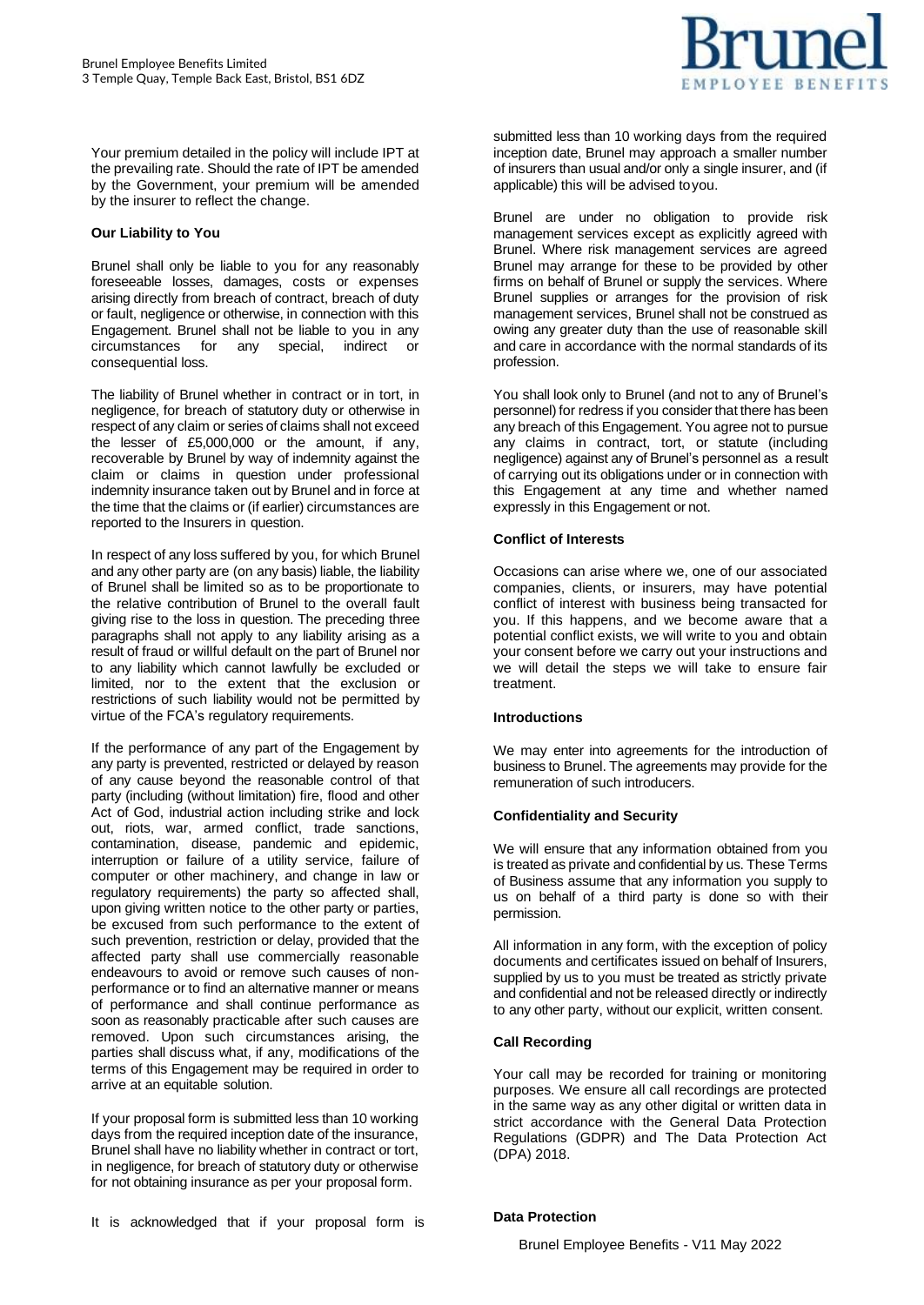

The terms "Controller", "Data Subject", "Personal Data", "Personal Data Breach", "Processor" and "Processing" shall have the meanings as set out in the General Data Protection Regulation (GDPR) 2018.

Sensitive Personal Data" means Personal Data that reveals such categories of data as are listed in Article 9(1) of the GDPR. For the purposes of this Agreement, Personal Data may include Sensitive Personal Data.

Brunel is the 'Controller' of any personal data you provide to us. Brunel will ensure that it is not subject to prohibitions or restrictions which would restrict it from complying with the General Data Protection Regulation, or which would restrict processing the Personal Data under this Agreement.

Brunel shall implement and maintain appropriate technical and organisational measures sufficient to comply with the Security Requirements.

Brunel shall take reasonable steps to ensure the reliability of any of its Staff who shall have access to the Personal Data for the purposes of this Agreement and ensure that each member of Staff shall have:

- undergone, and shall continue to receive on an annual basis, reasonable levels of training in General Data Protection Regulation and in the care and handling of Personal Data; and
- (i) entered into appropriate contractuallybinding confidentiality undertakings.

### What we need & why we need it

We only collect basic personal data such as name, address, email etc. Our legal basis of processing personal data is to ensure it is necessary for the performance of a contract to which the data subject is party or in order to take steps at the request of the data subject prior to entering into a contract. We will not collect any personal data we do not need in order to provide and oversee this service to you.

Where required and appropriate to do so, we will also collect more sensitive personal information (such as details about an individual's motoring or criminal convictions, details of health, credit worthiness and other similarly sensitive information).

#### What we do with it

All the personal data we process is processed by our staff in the UK however for the purposes of IT hosting and maintenance this information is located on servers within the European Union. No third parties have access to your personal data unless the law allows them to do so. We have a Data Protection regime in place to oversee the effective and secure processing of your personal data.

### How long we keep it

We will retain your data for as long as is necessary to enable us to effectively administer your insurances, handle any claims that may arise and to facilitate our regulatory, legal or statutory requirements.

### What we would also like to do with it

We would however like to use your name and email address to inform you of our future offers and similar products. This information may be shared across Brunel Group, but is not shared with third parties. You can unsubscribe at any time via phone 0117 3252224 or contactus@bruneleb.co.uk

### **Marketing**

It is extremely important that all parties insured under your policy understand how we process information.

In distributing any marketing, we will act honestly, fairly, and professionally and in the best interests of a customer or potential customer, including asking you separately for your permission (consent) to contact you, and the means to contact you (such as by phone, or e-mail, push notifications, SMS text, or post) to tell you about:

a) new products or services we have or are developing; b) trialing products and services which we think may improve our service to you or our business processes; c) offer you rewards;

d) enter you into a competition.

We will typically ask for your permission when you first contact us , but you have the right to easily withdraw your consent whenever you wish (unsubscribe). We will regularly review your consent to check that your relationship with us and the processing and the purposes have not changed.

We have processes in place to refresh your consent at appropriate intervals, including any parental consents and act on withdrawals of consent (unsubscribe) as soon as we can and not penalise you if you choose not to give or later choose to withdraw your consent.

It is important that you understand you have the right to withdraw or alter your marketing preferences at any time either using the subscription link contained in any electronic marketing, by calling our main office telephone 0117 3252224 or email contact us at contactus@bruneleb.co.uk

### What are your rights?

If at any point you believe the information, we process on you is incorrect you can request to see this information and even have it corrected or deleted. If you wish to raise a complaint on how we have handled your personal data, contact our Privacy & Compliance Officer by emailin[g complaints@bruneleb.co.uk](mailto:complaints@bruneleb.co.uk) who will investigate the matter.

If you are not satisfied with our response or believe we are processing your personal data not in accordance with the law, you can complain to the Information Commissioner's Office (ICO).

### **Termination**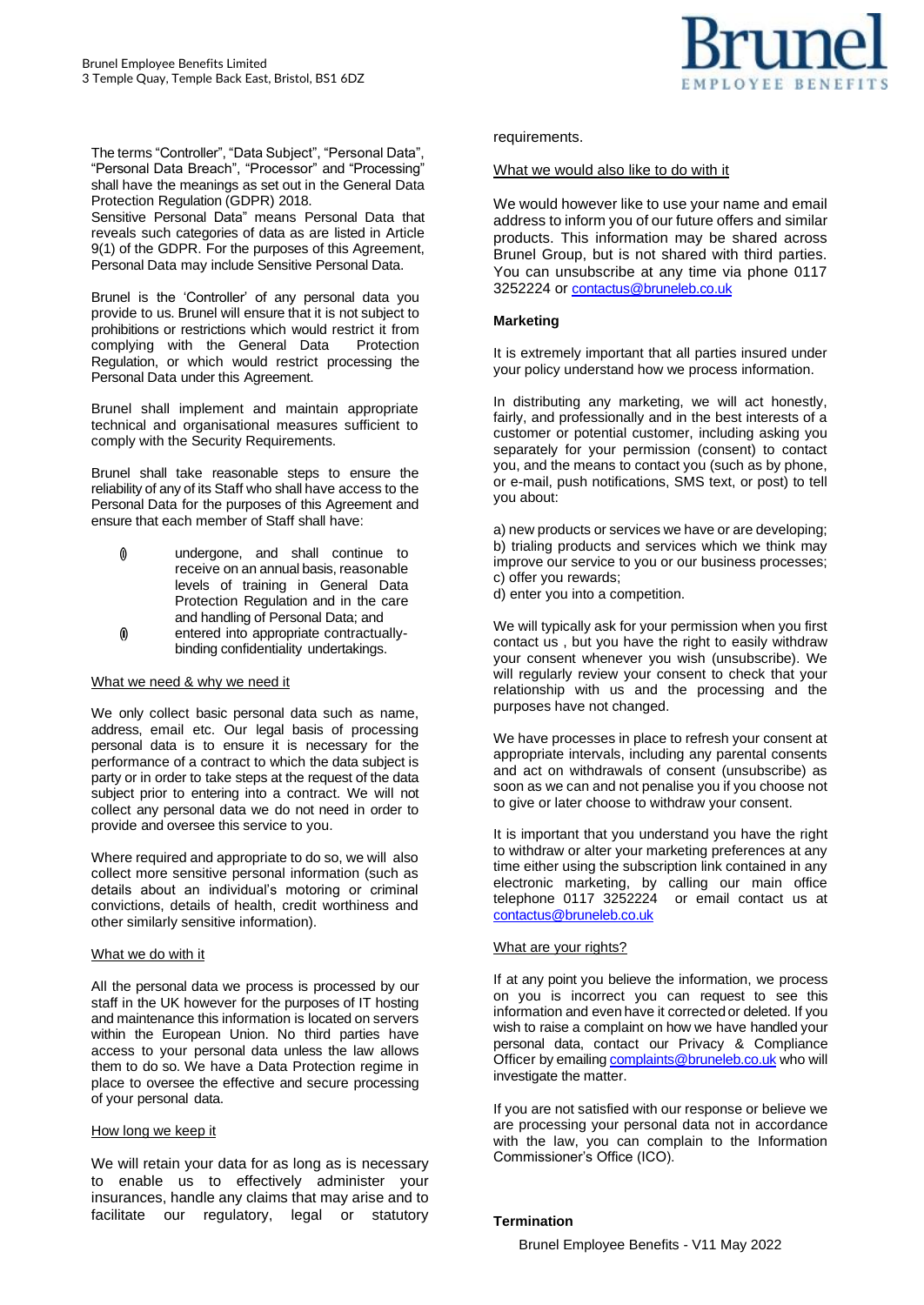

Your instructions must be given in writing and will take effect from the date of receipt by Brunel. In circumstances where we feel we cannot continue to provide services to you, we will give you a minimum of 30 days' notice.

Unless otherwise agreed in writing, if our relationship is ended by either party, any transactions previously initiated will be completed according to these Terms of Business. You will be liable to pay for any transactions concluded prior to the end of our relationship and we will be entitled to retain commission received for conducting these transactions, together with all fees charged by us for services provided.

### **Cancelled Policies**

It may not be possible to cancel some or all of your policies after inception. Many types of policy contain terms that do not allow cancellation at all, whilst others may allow cancellation only if no claims have been made against them.

Subject to the cancellation terms of your policy, a refund of premium may be available. Details of any applicable cancellation terms and charges will be found in your policy documents. Our commission and/or fees are fully earned from the date insurance cover commences and will not be refundable in the event of cancellation, avoidance or early termination of a policy.

We may also charge an additional cancellation fee of £25 to cover administration costs that we will incur.

be notified specifically to you on our quotation.

## **Financial Strength**

We regularly assess the financial strength of the Insurance Companies and other intermediaries that we deal with. The process usually involves general observation of the financial ratings applied by independent rating agencies such as Standard & Poor's and A M Best published with other readily available information within industry guides, newsletters, and press releases. Whilst we take care to deal with companies that maintain reasonable solvency margins, we cannot guarantee their financial ability to pay claims

### **Transferred Business**

When we are appointed to service insurance policies midway through the period of insurance and which policies were originally arranged via another party, we shall not be liable during the remainder of the unexpired policy term for any loss arising from any errors or omissions in the placement or terms of your insurance cover.

The preceding paragraph will not apply if we have confirmed to you that we have been given sufficient information and time in order to review the existing insurance policy (policies) and discuss any necessary action.

### **Direct Debit and Credit Searches**

You may be able to pay your premium monthly by direct debit to your insurance provider. Your application for a direct debit facility will be passed to your insurer who in assessing your application may search public information held by a credit reference agency about you. The credit reference agency will add details of the search and your application to their record about you whether or not your application proceeds.

Please note Brunel facilitates the application for approval or rejection but the contract is strictly between you and the financecompany.

### **Bribery and Corruption**

We have no tolerance for bribery and corruption and this policy extends throughout the company in respect of all of its dealings and transactions in all countries in which we operate. Our anti-bribery policy is updated in line with the changes in law, changes in our business and our reputational demands. All employees are required to comply with this policy.

Both parties agree to comply fully with the requirements of the Bribery Act 2010, and will not engage in any of the following activities:

- promising or giving an advantage, financial or otherwise, to another person to bring about an improper performance or to reward such improper performance.
- requesting, agreeing to receive or accepting an advantage, financial or otherwise to act improperly.
- bribing a foreign public official to do or reward them for doing, something improper.

Additionally, where applicable, a firm will prevent bribery being committed on its behalf by its employees and third parties.

## **Breach of Sanctions**

Brunel reserves the right to suspend or terminate the Engagement (in whole or in part) where it believes performance could be a breach of applicable economic or trade sanctions. Brunel is unable to provide insurance broking, claims or other services or provide any benefit to the extent that the provision of such services or benefit would violate applicable law or expose Brunel or its affiliates to any sanction, prohibition or restriction under UN Security Council. Resolutions or under other trade or economic sanctions, laws or regulations.

### **Rights of Third Parties**

Unless otherwise agreed between us in writing no provision of these Terms of Business is enforceable under the Contracts (Rights of Third Parties) Act 1999 by any person or party other than you or us.

### **Severability**

If any part of these terms is held to be invalid or unenforceable, the remaining terms will continue in full force and effect.

### **Law and Jurisdiction**

Brunel Employee Benefits - V11 May 2022